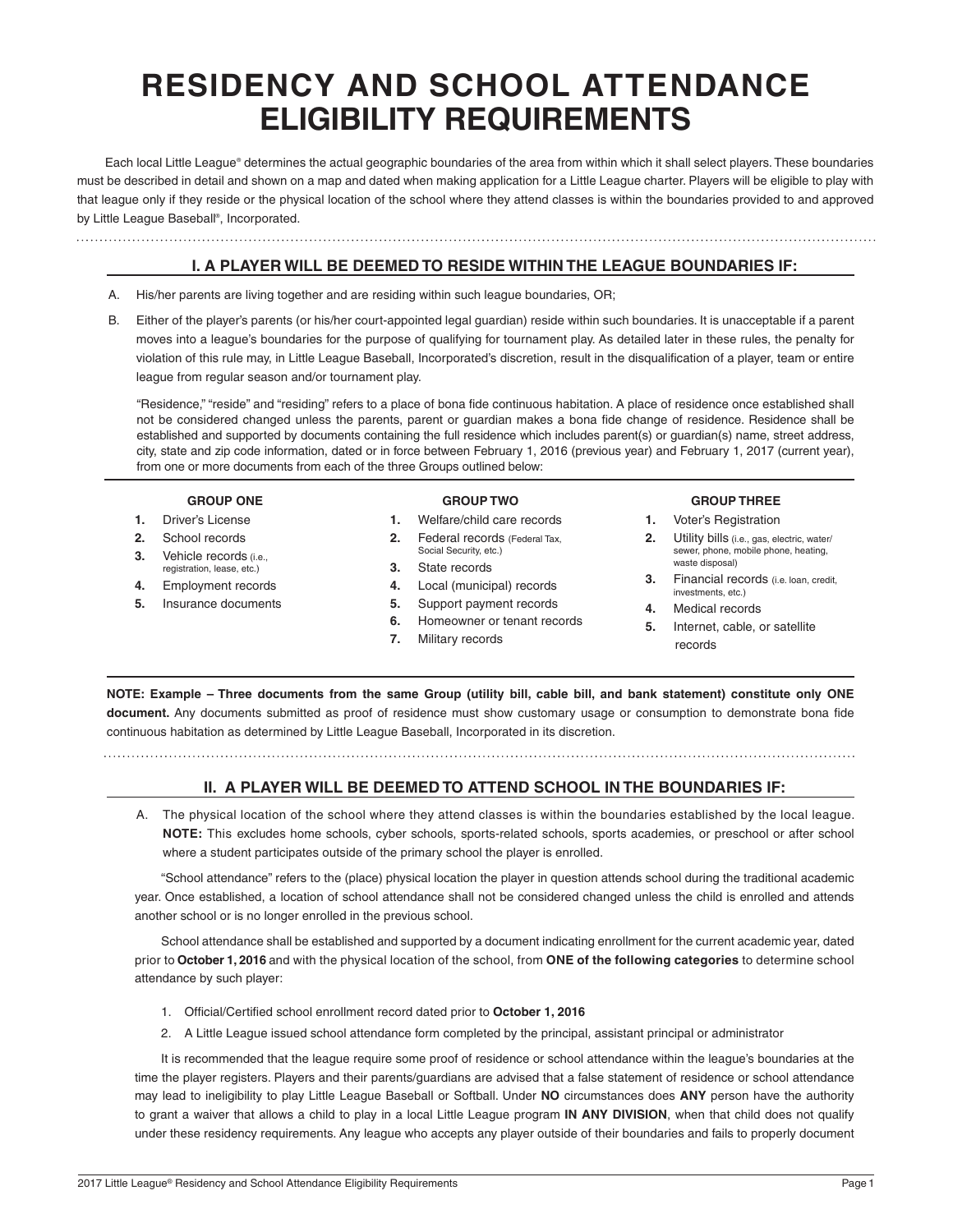compliance with the "Residence and/or School Attendance Player Eligibility Requirement" or obtain a waiver through the Charter Committee may result in the disqualification of a player, team or entire league from regular season and/or tournament play.

If the claim for residency or school attendance is challenged, the above materials must be submitted to Little League Baseball, Incorporated, with an affidavit of residency or school attendance from the parent(s) or guardian. Little League Baseball, Incorporated shall have the right to request additional documentation in support of the claim of residency or school attendance. The parent(s) or legal guardian will be required to provide said documentation to obtain eligibility. Little League Baseball, Incorporated shall decide the issue in its sole discretion, and that decision will be final and binding. Residency or school documents must illustrate that the residence or school attendance (as defined above) was inside the league's boundaries throughout the regular season (as of June 15 of the year in question).

In the case of a Regulation II(d) Waiver Form, or a Regulation IV(h) Waiver Form, the proof of residence for the FORMER residence of the parent(s) or former school that was within the current league's boundaries must be obtained. This proof of residence for the former residence or former school attendance must be supported by the same documentation as noted above.

### **TOURNAMENT REQUIREMENT FOR NON-CITIZENS:**

 *A participant who is not a citizen of the country in which he/she wishes to play, but meets residency requirements as defined by Little League, may participate in that country if:*

- 1. his/her visa allows that participant to remain in that country for a period of at least one year, or;
- 2. the prevailing laws allow that participant to remain in that country for at least one year, or;
- 3. the participant has an established bona fide residence in that country for at least two years prior to the start of the regular season.

Exceptions can only be made by action of the Charter Committee in Williamsport. Any request for a waiver pertaining to the eligibility of a player must be submitted in writing, by the president of the local Little League through the District Administrator, to their respective Regional Director not later than the date prescribed in Regulation IV(j). Requests submitted after that date will not be considered.

# **PROOF-OF-AGE REQUIREMENTS ACCEPTABLE FORMS OF PROOF OF BIRTH DATE**

- **1.** Original proof of age document, if issued by federal, state or provincial registrars of vital statistics in the country in which the Little Leaguer is participating.
- **2.** If country of participation differs from the country of proof of age document, original proof-of-age document issued by federal, state or provincial registrars of vital statistics, or local offices thereof, are acceptable proof of age, provided the document was filed, recorded, registered or issued within one (1) year of the birth of the child.
- **3.** An original document issued by federal, state or provincial registrars of vital statistics, or local offices thereof, listing the date of birth, with reference to the location and issue date of the original birth certificate, is acceptable. (The original birth certificate referenced must have been filed, recorded, registered or issued within one (1) year of the birth of the child.) Also issued by these agencies are photocopies of the certificate of live birth with the certification also photocopied, including the signature, and include the seal impressed thereon. Such documents are acceptable without "live" signatures, provided the original filed, recorded, registered or issued date of the birth certificate was within one (1) year of the date of birth.
- **4.** For children born abroad of a parent or parents who are U.S. citizens, any official government document issued by a U. S. federal agency or service, is acceptable. For military dependents, Department of Defense identification cards and military hospital certificates are acceptable. These must be originals, not copies, and must refer to a filing, recording, registration, or issue date that is within one (1) year of the birth of the child.
- **5.** A "Statement in Lieu of Acceptable Proof of Birth" issued by a District Administrator is acceptable.

**NOT ACCEPTABLE AS SOLE PROOF OF BIRTH:** Baptismal Certificate; Certificate of Blessing; Certificate of Dedication; Certificate of Circumcision, etc.; Hospital Certificate; photocopied records; passports.

**NOTE:** Little League International has authorized the Regional Directors for Latin America, Europe and Africa, and Asia/Pacific, to adopt a policy that excludes No. 1 above. Local Little Leagues and districts in those regions will be informed of the regional policy.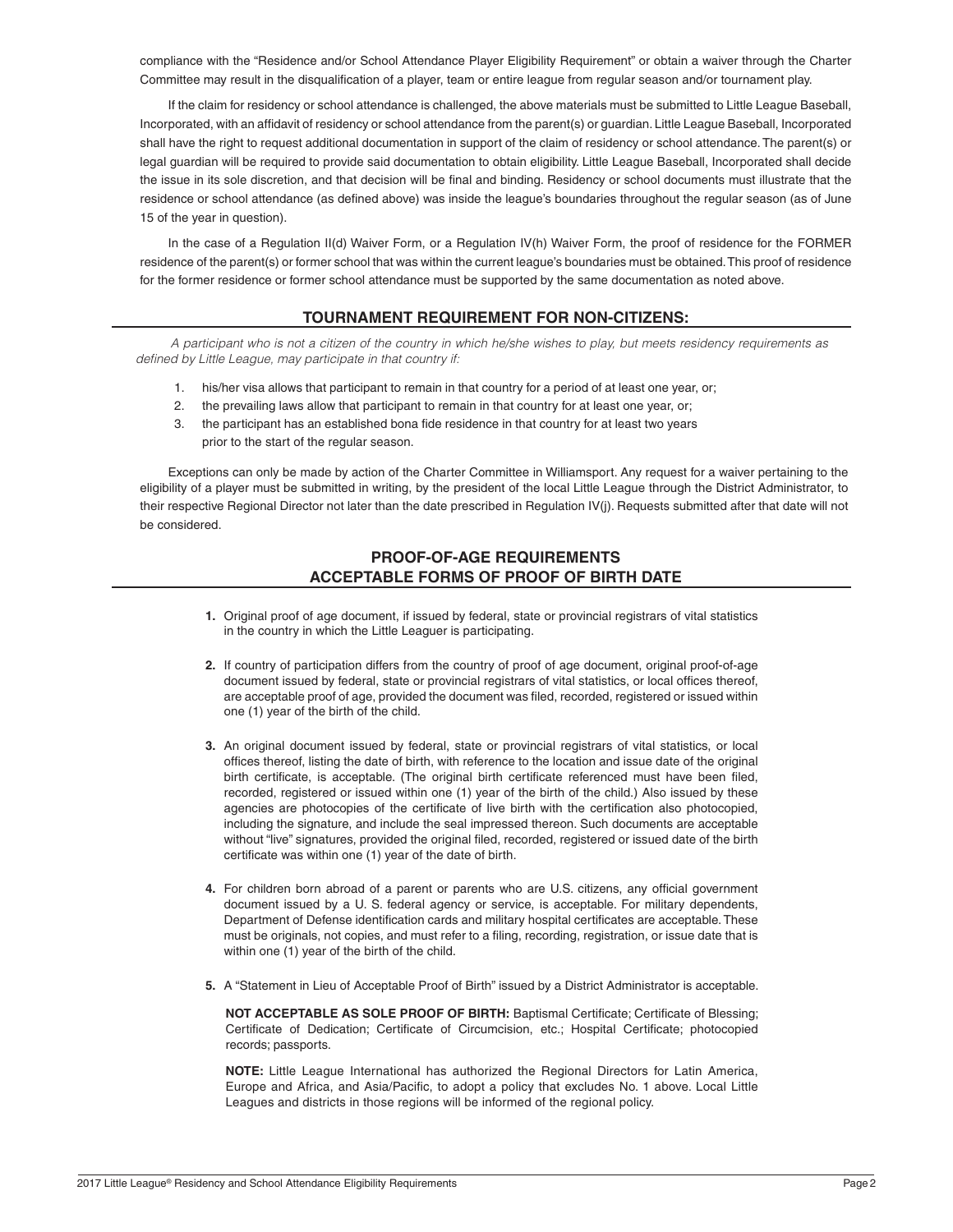## **HOW TO OBTAIN ACCEPTABLE DOCUMENTS PROVING DATE OF BIRTH**

Certified copy-of-birth records may be obtained from the Registrar of Vital Statistics of each state, province or local office where the child was born. For U.S.-born persons, addresses of these offices or bureaus, fees required, and other pertinent information are supplied by the United States Department of Health and Human Services (National Center for Health Statistics). A database listing the method for obtaining birth records from any U.S. state or territory is available at the following Internet address:  $\rightarrow$  cdc.gov/nchs/w2w.htm

Individual states may also have on-line instructions on how to obtain **"**rush" birth records. To find out a state's latest policies regarding birth records, go to the Internet site listed below and type "birth records" into the search field, designate the appropriate state, then **click on "SUBMIT."**  $\rightarrow$  usa.gov

Persons in the U.S. who need a copy of a non-U.S. birth record should contact the Embassy or the nearest Consulate of the country in which the birth occurred. Addresses and telephone numbers for these offices are listed in the U.S. Department of State Publication 7846, "Foreign Consular Offices in the United States," which is available in many local libraries. This publication may also be located at the following Internet address:  $\rightarrow$  state.gov/s/cpr/rls/fco/. Such proof-of-birth records must meet the criteria for acceptable proof listed above.

#### **HOW TO OBTAIN A "STATEMENT IN LIEU OF ACCEPTABLE PROOF OF BIRTH"**

When an "Acceptable Proof of Birth" as described previously is not available, then the appropriate number of items in EACH of these FOUR groups are required so that the participant may obtain a "Statement in Lieu of Acceptable Proof of Birth," which is required for such a participant to be eligible for regular season or tournament play:

- **Group 1** Any one (1) of the following, provided the date of birth is listed: a naturalization document issued by the United States Department of Justice; photocopy of birth certificate; original birth certificate or government record of birth if not containing a filing, recording, registration, or issue date within one (1) year of the date of birth; passport; PLUS…
- **Group 2** Any two (2) of the following, provided the date of birth is listed: Baptismal Certificate; Certificate of Blessing; Certificate of Dedication; Certificate of Circumcision; or any other religious-related certificate; Hospital Certificate; School Record (must be dated, and date of issue must be at least two years prior to current season); Social Security document; Welfare Department document; adoption record. Any item in this group must be an original document, not a copy; PLUS…
- **Group 3** Any two (2) of the following: A written, signed and notarized statement from…
	- … the doctor who delivered the child;
	- … a hospital administrator where the child was delivered;
	- … the principal or headmaster of the school the child attends;
	- … a Social Worker with personal knowledge of the child's date of birth;
	- … a Priest, Rabbi, Minister, Mullah, or other titled religious figure with personal knowledge of the child's date of birth;
	- … the child's pediatrician or family doctor.

**NOTE:** In each statement in Group 3, the writer must describe his/her responsibilities or his/her relationship to the child, and must attest to his/her personal knowledge that the child was born on the date claimed; PLUS…

**Group 4** A written, signed and notarized statement from one or both parents, or the legal guardian (as appointed by a court of jurisdiction), attesting to the date of birth claimed.